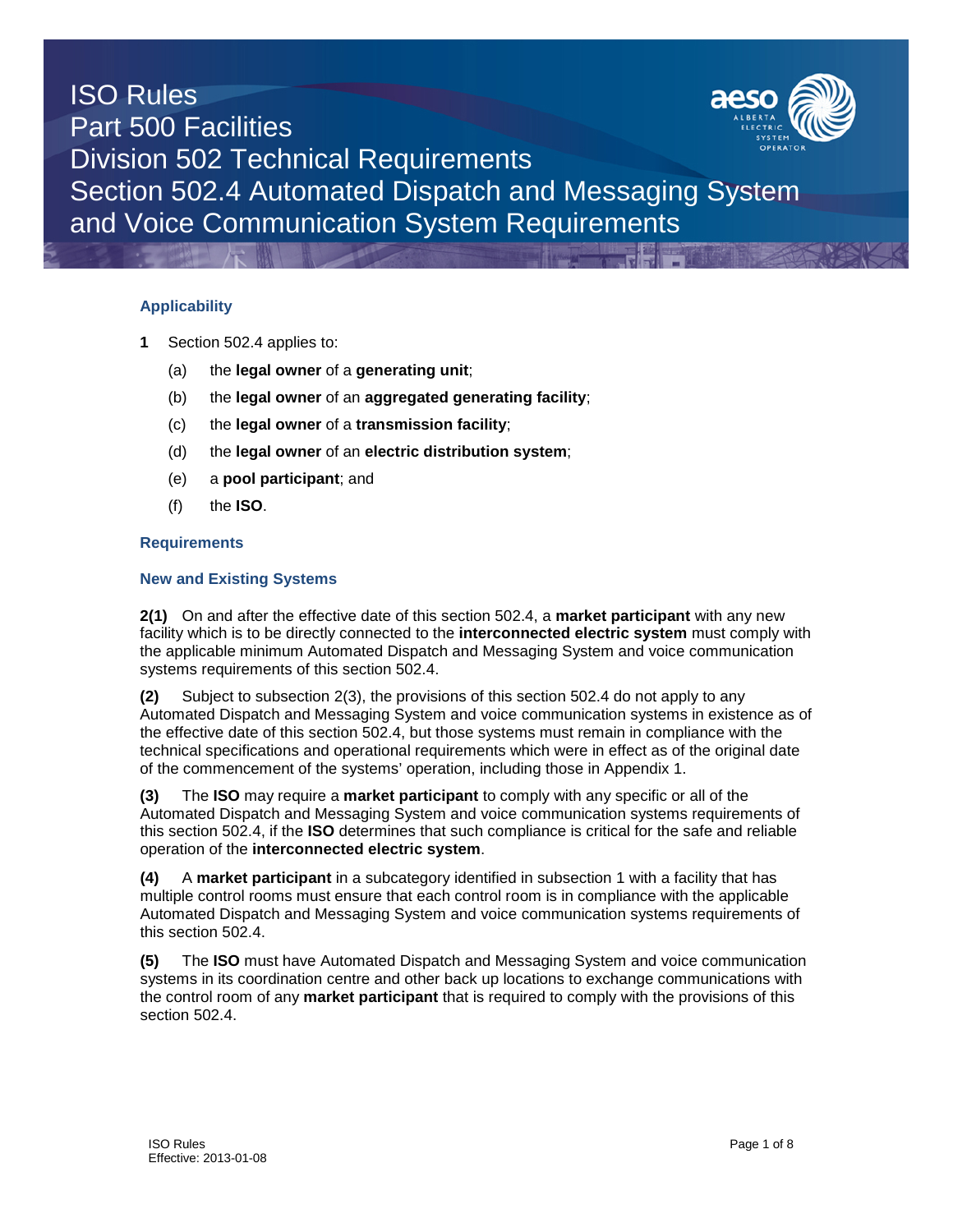# ISO Rules Part 500 Facilities Division 502 Technical Requirements Section 502.4 Automated Dispatch and Messaging System and Voice Communication System Requirements

#### **Successor to Prior Requirements**

**3** Subject to subsection 2, this section 502.4 succeeds the *Operational Voice Communications Standard* in effect as of September 7, 2005, and the prior standard or any drafts of it no longer will be in force and effect as of the effective date of this section 502.4.

### **Systems Availability and Maintenance Requirements**

**4(1)** All Automated Dispatch and Messaging system and voice communication systems under this section 502.4 must be continuously operational twenty four (24) hours a **day**, seven (7) **days**  a week.

**(2)** Those systems must be maintained and serviced generally in accordance with **good electric industry practice** to ensure they are continuously operational.

### **Dedicated Primary Direct Access Telephone and Cell Phone Connections**

**5(1)** If there is a requirement under this section 502.4 for one (1) or more primary direct access telephone connections to the **ISO** coordination centre from a **market participant** control room, then the connection must be dedicated for the exclusive use of the **ISO** and the **market participant**, and must not be degraded by any other communication or data transfer activities if there is any shared equipment or functionality associated with the connection.

**(2)** Each primary direct access telephone connection must be dedicated to the specific applicable operational function in the **ISO** coordination centre.

**(3)** Each primary direct access telephone number must be a primary number with automatic forwarding to another number if the primary number is busy or otherwise not available, and the use of voice mail is prohibited.

**(4)** Cell phone service may be used as a primary direct access telephone connection if it satisfies the requirements of subsections 4 and 5.

#### **Mobile Satellite Telephone Service**

**6(1)** If there is a requirement under this section 502.4 for mobile satellite network telephone service to the **ISO** from a **market participant**, then the service must be commercially available for one-to-one communications with the **ISO**.

**(2)** If there is a requirement for such service to be available for **dispatch** purposes, then the service must allow for multiple party communications, including those between the **ISO** and the **market participant**.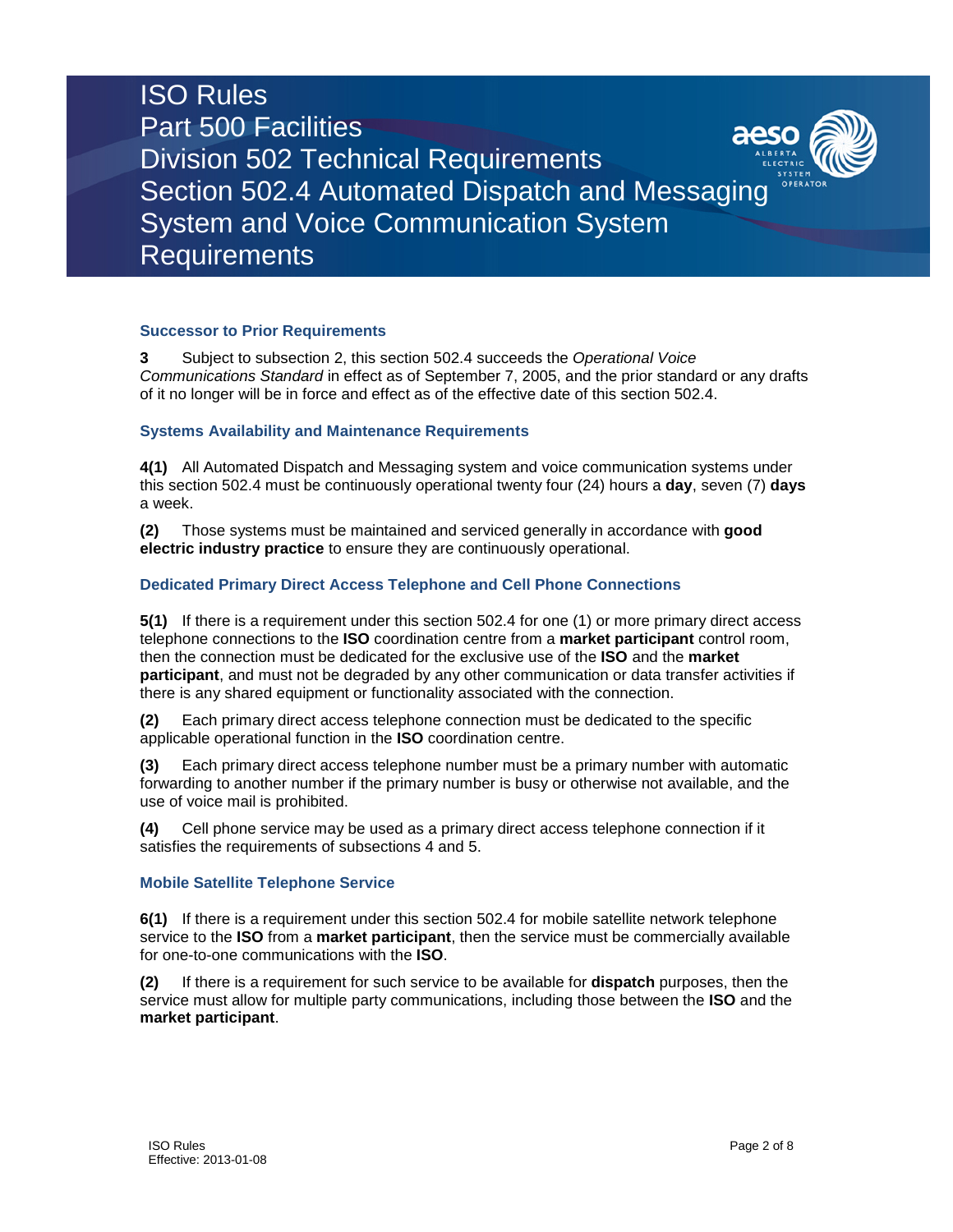

### **Specific Requirements**

**7** The more specific systems requirements are as set out in the following Table 1:

### **Table 1**

### **Automated Dispatch and Messaging System and Voice Communication Systems Requirements**

| A. Market Participant<br>Subcategory                                                                                                                                                           | <b>B. Primary</b><br><b>Requirements</b>                                                                                                                                                                                      | <b>C. Emergency and Backup</b><br><b>Requirements</b>                                                                                                         |  |
|------------------------------------------------------------------------------------------------------------------------------------------------------------------------------------------------|-------------------------------------------------------------------------------------------------------------------------------------------------------------------------------------------------------------------------------|---------------------------------------------------------------------------------------------------------------------------------------------------------------|--|
| 1. A pool participant<br>who may receive an<br>energy market<br>dispatch or a<br>directive.                                                                                                    | 1. Automated Dispatch<br>and Messaging System;<br>plus                                                                                                                                                                        | None required.                                                                                                                                                |  |
|                                                                                                                                                                                                | 2. A commercial service<br>with a primary direct<br>access telephone<br>connection from the<br>control room to the <b>ISO</b><br>coordination centre.                                                                         |                                                                                                                                                               |  |
| 2. A pool participant<br>who may receive an<br>ancillary service<br>dispatch or a<br>directive.                                                                                                | 1. Automated Dispatch<br>and Messaging System;<br>plus                                                                                                                                                                        | One of the following additional services<br>connecting from the control room to the<br><b>ISO</b> coordination centre:                                        |  |
|                                                                                                                                                                                                | 2. A commercial service<br>with a primary direct<br>access telephone<br>connection from the<br>control room to the <b>ISO</b><br>coordination centre, with<br>the service having mute<br>and conference call<br>capabilities. | 1. A mobile satellite network telephone<br>and dispatch service;<br>2. A back up direct access telephone<br>connection; or<br>3. A utility orderwire service. |  |
| 3. A legal owner of a<br>generating unit or<br>aggregated<br>generating facilities<br>connecting to the<br>interconnected<br>electric system at a<br>voltage of less than or<br>equal to 25kV. | 1. A commercial service<br>with a primary direct<br>access telephone<br>connection from the<br>control room to the <b>ISO</b><br>coordination centre.                                                                         | None required.                                                                                                                                                |  |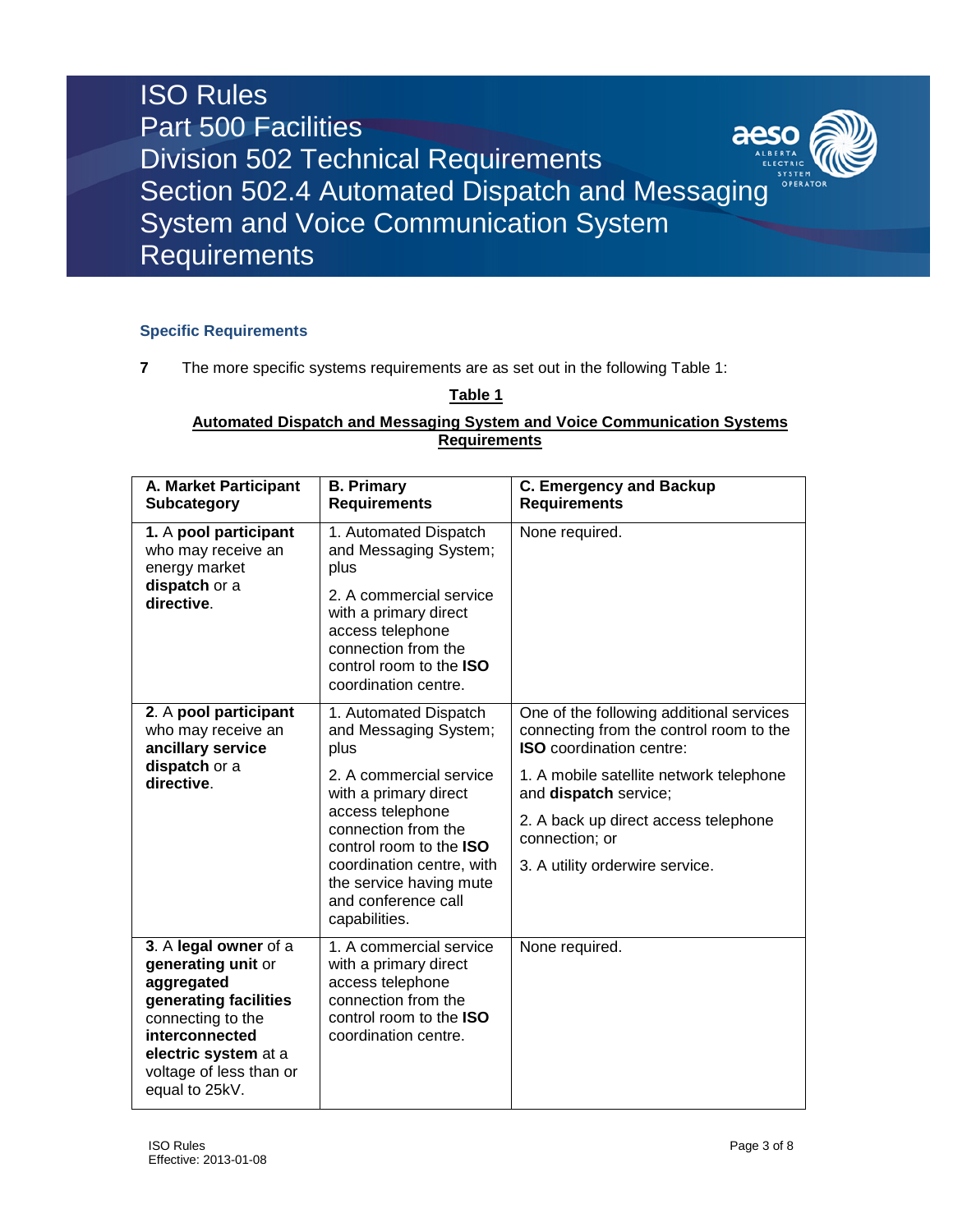## ISO Rules Part 500 Facilities aeso Division 502 Technical Requirements Section 502.4 Automated Dispatch and Messaging System and Voice Communication System Requirements

| A. Market Participant<br><b>Subcategory</b>                                                                                                                                                                                                                                                                    | <b>B. Primary</b><br><b>Requirements</b>                                                                                                                                                                                        | <b>C. Emergency and Backup</b><br><b>Requirements</b>                                                                                                                                                                                                                                                                                                                                                                                                                                                            |  |
|----------------------------------------------------------------------------------------------------------------------------------------------------------------------------------------------------------------------------------------------------------------------------------------------------------------|---------------------------------------------------------------------------------------------------------------------------------------------------------------------------------------------------------------------------------|------------------------------------------------------------------------------------------------------------------------------------------------------------------------------------------------------------------------------------------------------------------------------------------------------------------------------------------------------------------------------------------------------------------------------------------------------------------------------------------------------------------|--|
| 4. A legal owner of a<br>generating unit or<br>aggregated<br>generating facilities<br>connecting to the<br>interconnected<br>electric system at a<br>voltage of greater than<br>25kV where the<br>aggregated electric<br>energy output at the<br>point of connection is<br>less than 50 MW.                    | 1. A commercial service<br>with a primary direct<br>access telephone<br>connection from the<br>control room to the ISO<br>coordination centre.                                                                                  | A back up direct access telephone<br>connection from the control room to the<br><b>ISO</b> coordination centre.                                                                                                                                                                                                                                                                                                                                                                                                  |  |
| 5. A legal owner of a<br>generating unit or<br>aggregated<br>generating facilities<br>connecting to the<br>interconnected<br>electric system at a<br>voltage of greater than<br>25 kV where the<br>aggregated electric<br>energy output at the<br>point of connection is<br>equal to or greater than<br>50 MW. | 1. A commercial service<br>with a primary direct<br>access telephone<br>connection from the<br>control room to the <b>ISO</b><br>coordination centre, with<br>the telephone having<br>mute and conference call<br>capabilities. | One of the following additional services<br>connecting from the control room:<br>1. A direct access telephone connection<br>to the control room of the legal owner<br>of the transmission facility providing<br>the interconnected electric system<br>connection;<br>2. A mobile satellite telephone service<br>to the ISO coordination centre;<br>3. A back up direct access telephone<br>connection to the ISO coordination<br>centre; or<br>4. A utility orderwire service to the ISO<br>coordination centre. |  |
| 6. A legal owner of a<br>generating unit<br>providing a black start<br>capability service.                                                                                                                                                                                                                     | 1. A commercial service<br>with a primary direct<br>access telephone<br>connection from the<br>control room to the <b>ISO</b><br>coordination centre, with<br>the service having mute<br>and conference call<br>capabilities.   | One of the following additional services<br>connecting from the control room:<br>1. A direct access telephone connection<br>from the control room to the operations<br>room of the legal owner of the<br>transmission facility providing the<br>interconnected electric system<br>connection;<br>2. A back up direct access dedicated<br>commercial telephone connection from<br>the control room to the ISO coordination                                                                                        |  |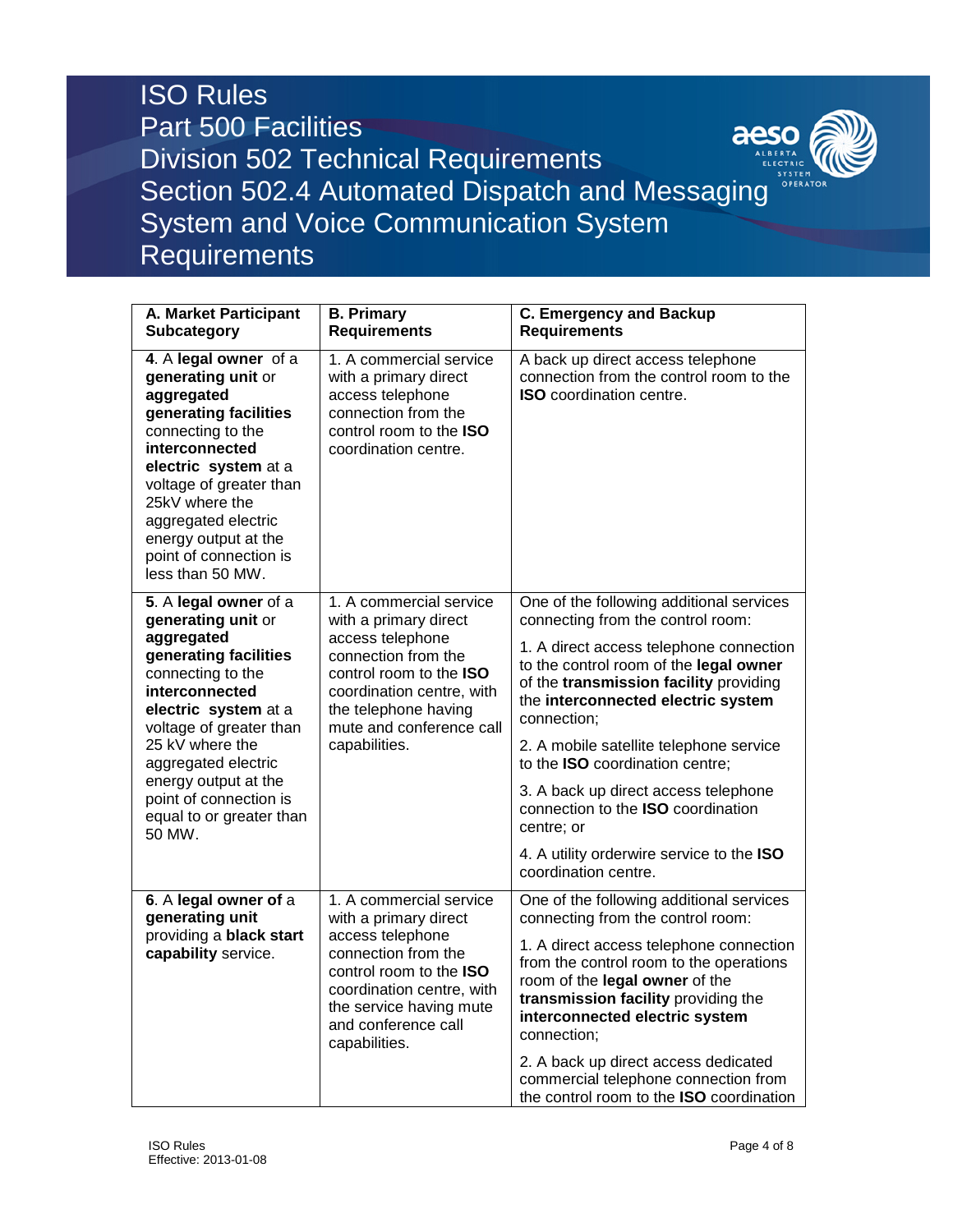## ISO Rules Part 500 Facilities aeso Division 502 Technical Requirements Section 502.4 Automated Dispatch and Messaging System and Voice Communication System Requirements

| A. Market Participant<br><b>Subcategory</b>                                                                                                            | <b>B. Primary</b><br><b>Requirements</b>                                                                                                                                                                                    | <b>C. Emergency and Backup</b><br><b>Requirements</b>                                                                                                                                                                                                                                 |
|--------------------------------------------------------------------------------------------------------------------------------------------------------|-----------------------------------------------------------------------------------------------------------------------------------------------------------------------------------------------------------------------------|---------------------------------------------------------------------------------------------------------------------------------------------------------------------------------------------------------------------------------------------------------------------------------------|
|                                                                                                                                                        |                                                                                                                                                                                                                             | centre; or                                                                                                                                                                                                                                                                            |
|                                                                                                                                                        |                                                                                                                                                                                                                             | 3. A utility orderwire service from the<br>control room to the ISO coordination<br>centre.                                                                                                                                                                                            |
| 7. A legal owner of a<br>transmission facility,<br>except those who<br>operate only radial<br>transmission system                                      | 1. A commercial service<br>with primary direct<br>access telephone<br>connection from the<br>control room to the <b>ISO</b><br>coordination centre, with<br>the service having mute<br>and conference call<br>capabilities. | One of the following additional services<br>connecting from the control room to the<br><b>ISO</b> coordination centre:<br>1. A mobile satellite network telephone                                                                                                                     |
| equipment.                                                                                                                                             |                                                                                                                                                                                                                             | service;<br>2. A back up direct access telephone<br>connection; or<br>3. A utility orderwire service.                                                                                                                                                                                 |
| 8. A legal owner of a<br>transmission facility<br>operating only radial<br>transmission system<br>equipment.                                           | 1. A commercial service<br>with primary direct<br>access telephone<br>connection from the<br>control room to the <b>ISO</b><br>coordination centre.                                                                         | 1. A back up direct access telephone<br>connection from the control room to the<br><b>ISO</b> coordination centre.                                                                                                                                                                    |
| 9. A legal owner of an<br>electric distribution<br>system.                                                                                             | 1. A commercial service<br>with primary direct<br>access telephone<br>connection from the<br>control room to the <b>ISO</b><br>coordination centre.                                                                         | None required.                                                                                                                                                                                                                                                                        |
| 10. A legal owner of an<br>electric distribution<br>system who<br>contributes load<br>additions for black<br>start capability<br>process requirements. | 1. A commercial service<br>with primary direct<br>access telephone<br>connection from the<br>control room to the ISO<br>coordination centre.                                                                                | One of the following additional services<br>connecting from the control room:<br>1. A direct access telephone connection<br>to the legal owner of the transmission<br>facility providing the transmission<br>system connection associated with the<br>black start capability service. |
|                                                                                                                                                        |                                                                                                                                                                                                                             | 2. A mobile satellite network telephone<br>service to the ISO coordination centre;<br>or.                                                                                                                                                                                             |
|                                                                                                                                                        |                                                                                                                                                                                                                             | 3. A utility orderwire service to the ISO<br>coordination centre.                                                                                                                                                                                                                     |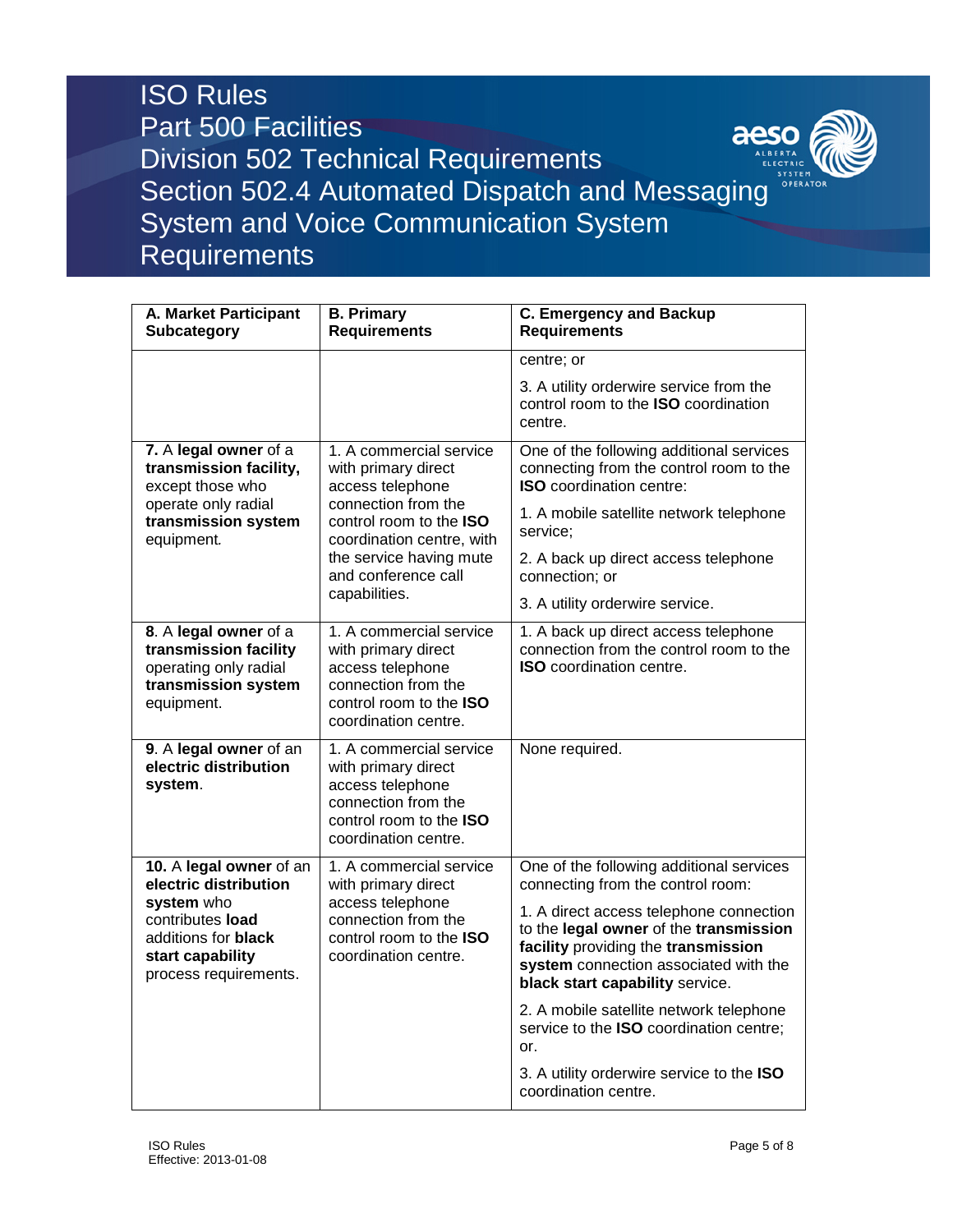# ISO Rules Part 500 Facilities Division 502 Technical Requirements Section 502.4 Automated Dispatch and Messaging System and Voice Communication System Requirements

### **Emergency and Back Up Communication Systems Requirements**

**8** Each applicable **market participant** and the **ISO** must use the specified emergency and back up communication systems when there is an event that causes a primary communication system to be materially disrupted or impaired, including an event such as:

- (a) a real time **system emergency** condition, as may be referenced in any **reliability standard**; or
- (b) a **disturbance** or interruption of service by any provider of a primary communications system service.

### **Testing of Emergency and Back Up Communication Systems**

**9(1)** The **ISO** must conduct tests for all emergency and back up communication systems on a reasonable basis and the testing schedule time and date must be made known reasonably in advance to the **operator** of a **market participant** whose system will be tested.

**(2)** If the test is a success then the **ISO** will not notify the **operator**, but if the test is a failure then the **ISO** will verbally notify the **operator** of the failure no later than twenty four (24) hours after the test in completed.

**(3)** After the **ISO** notifies the **operator** of the testing schedule, the **operator** must ensure that there are trained personnel available to conduct and facilitate the test at the designated date and time.

**(4)** In accordance with the confidentiality provisions of subsection 2(1) of section 103.1 of the **ISO rules** *Confidentiality*, the **ISO** must keep confidential the name of any facility that is subject to testing, and the date and time of the tests.

**(5)** If there is a failure of a test, then the applicable **market participant** or the **ISO**, depending on whose emergency and back up communication system has failed, must ensure the cause is investigated and repaired as soon as reasonably possible, but in any event the system must be repaired no later than five (5) **business days** after:

- (a) the date of the test failure, in the case of the **ISO**; or
- (b) the date of delivery of notice of the test failure, in the case of the **market participant**.

**(6)** The **ISO** must keep a copy of any test results for no less than two (2) calendar years after the date of the test.

### **Loss of Emergency and Back Up Communication Systems**

**10(1)** If either the **ISO** or a **market participant** experiences a material disruption or complete loss of any emergency and back up communication systems at a point in time other than during a test period, then verbal notice must be given by:

(a) the **ISO** to all affected **market participants**, if the **ISO** suffers the disruption of loss; or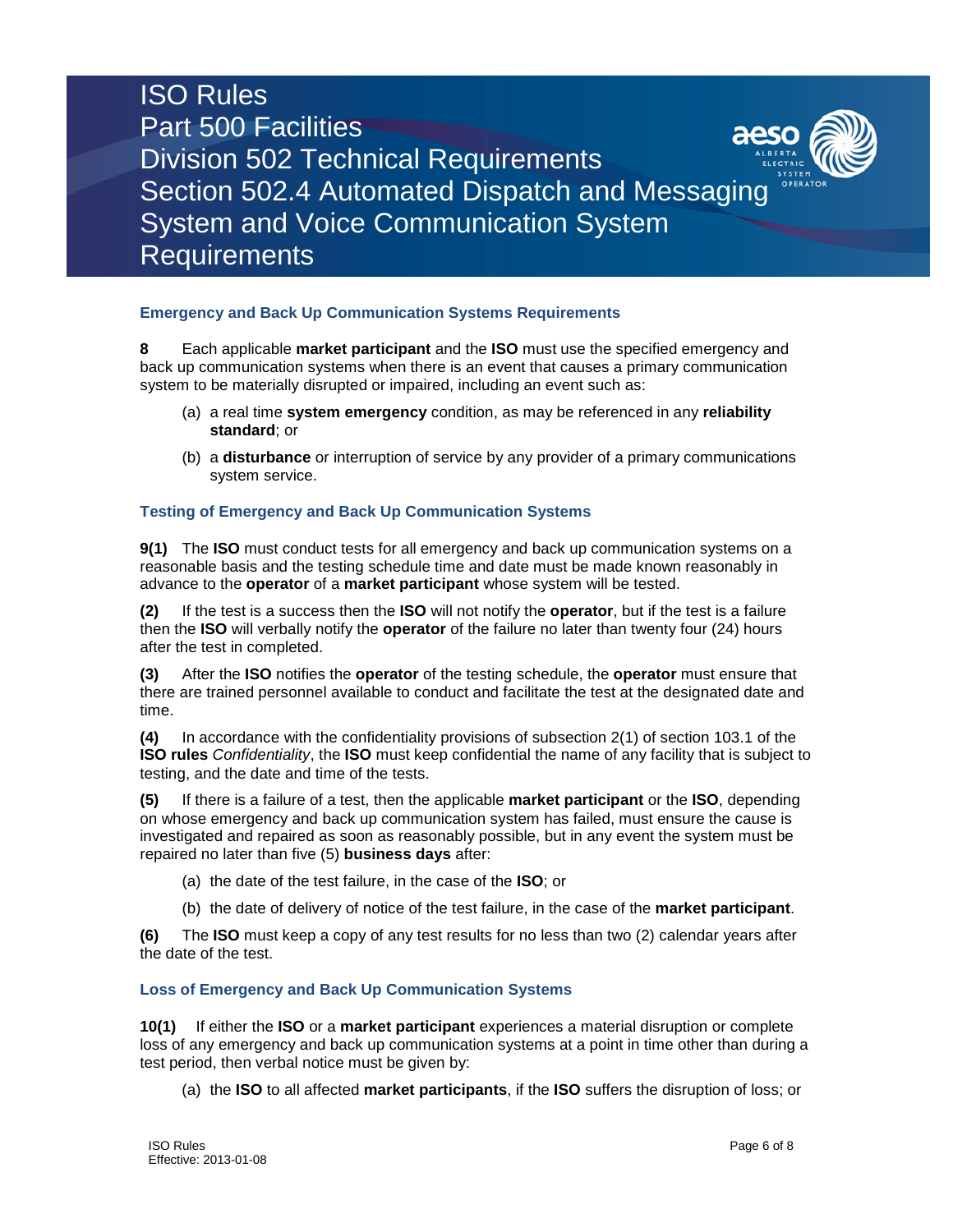

(b) the applicable **market participant** to the **ISO**, if the **market participant** suffers the disruption or loss.

**(2)** The **market participant** that experiences the disruption or loss must investigate and repair it as soon as reasonably possible, but in any event no later than five (5) **business days** after the date of the discovery of the cause of the disruption or loss.

### **Appendices**

Appendix 1 – *Technical Standards in Effect as of 2007*

### **Revision History**

| <b>Effective</b> | <b>Description</b>                                                                                                 |
|------------------|--------------------------------------------------------------------------------------------------------------------|
| 2011-06-01       | Initial Release                                                                                                    |
| 2013-01-08       | Appendix added containing authoritative system availability requirements<br>specified in Table 2 of ISO OPP 003.2. |
|                  | Previously defined terms have been un-defined and so the words have<br>been un-bolded.                             |